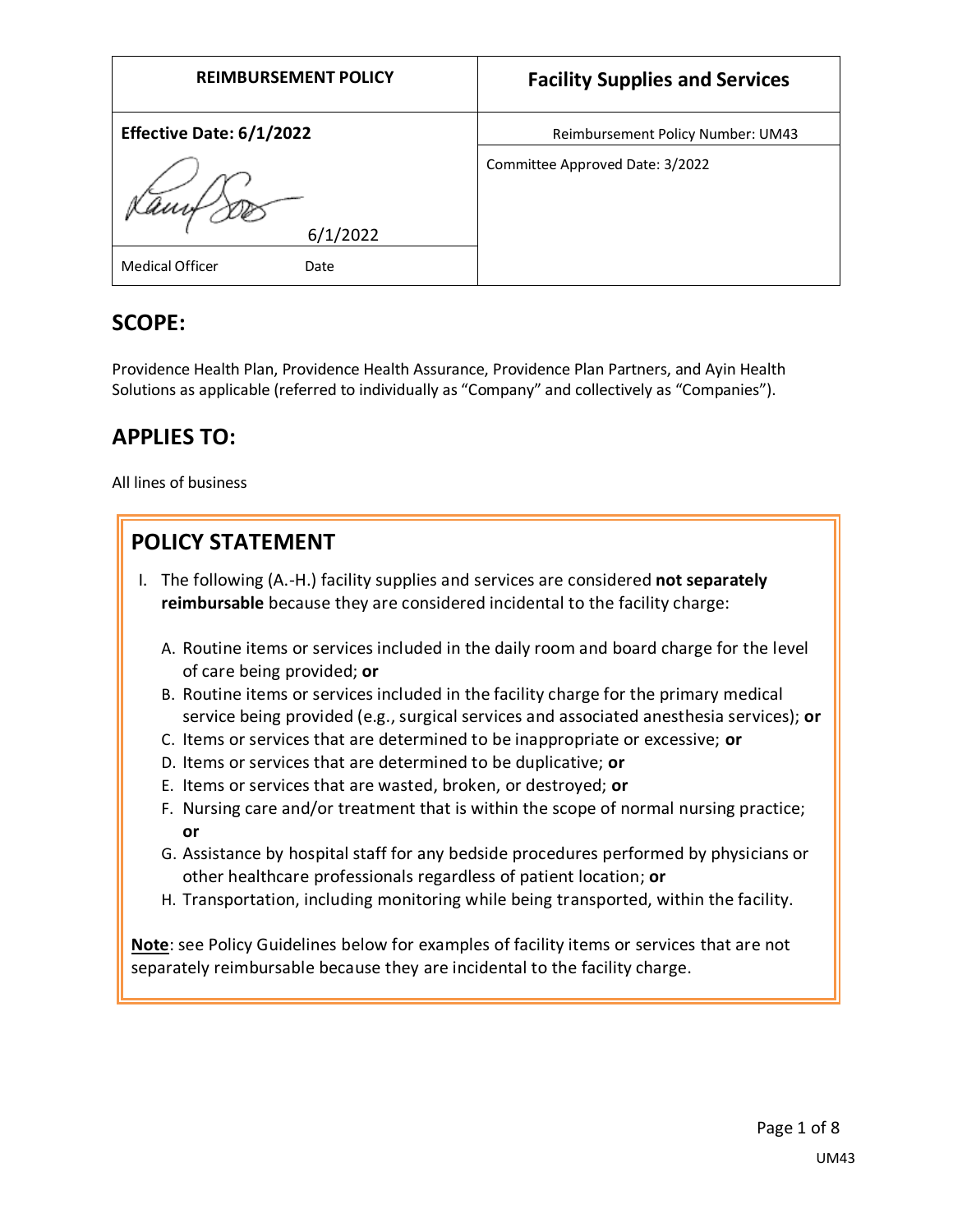# **POLICY GUIDELINES**

Note: the following lists are not all-inclusive.

## **Routine Supplies and Equipment**

- Admission, hygiene, and/or comfort kits
- Alcohol swabs
- Arterial blood gas kits
- Apnea monitors
- Baby powder
- Band Aids
- Basins
- **Batteries**
- Bedpans
- Bedding and linens (sheets, blankets, pillowcases, washcloths, and towels)
- Beds
- Betadine ointment/solutions
- Blood collection tubes
- Blood pressure cuffs/ monitors
- Breast feeding pumps/supplies
- CO2 monitors
- Commodes
- Contrast materials
- Cotton balls and cotton swabs
- Crash carts
- Deodorant
- Drapes
- Electrocardiogram (EKG) supplies
- Emesis basins
- Emerson pumps
- Gloves and gowns (used by patients or staff)
- **Glucometers**
- Feeding pumps
- Heating or cooling pads
- Heating or cooling pumps
- Humidifiers
- Ice packs
- Infant warmers
- Iodine scrub
- Irrigation solution and supplies
- IV arm boards
- IV pumps/poles, including drug delivery systems and supplies (e.g., tubing, infusion pump, syringes, flushes)
- Kleenex tissues
- Linens
- Lubricants and lotions
- Masks (used by patients or staff)
- Mattresses
- Mouth care kits, mouthwashes
- Nebulizers and related supplies
- Needles

## **Surgical Services, Equipment, and Supplies**

- Basin stands
- Bovie machines/pads/supplies
- Bronchoscopes
- Catheters, including urinary, cardiac, and vascular catheters
- Cords
- Oral swabs
- Oxygen masks
- Phototherapy lights
- Pillows
- Pulse oximetry probes
- Razors
- Restraints
- Sharps containers
- Skin cleansers, including alcohol, peroxide, and chlorohexidine antiseptic.
- Soap, shampoos, shaving creams
- Socks, slippers
- Syringes
- Stethoscopes
- Suction canisters and tubing
- Surgical trays and supplies
- Tape
- Telemetry equipment
- Therapeutic baths
- Thermometers
- Toilet paper
- Toilet seat lifts
- Tongue depressors
- Toothbrush, toothpaste
- Urinals
- Water pitchers
- X-ray film
- Closure supplies
- Crash carts
- Drapes
- Dressings, sterile gauze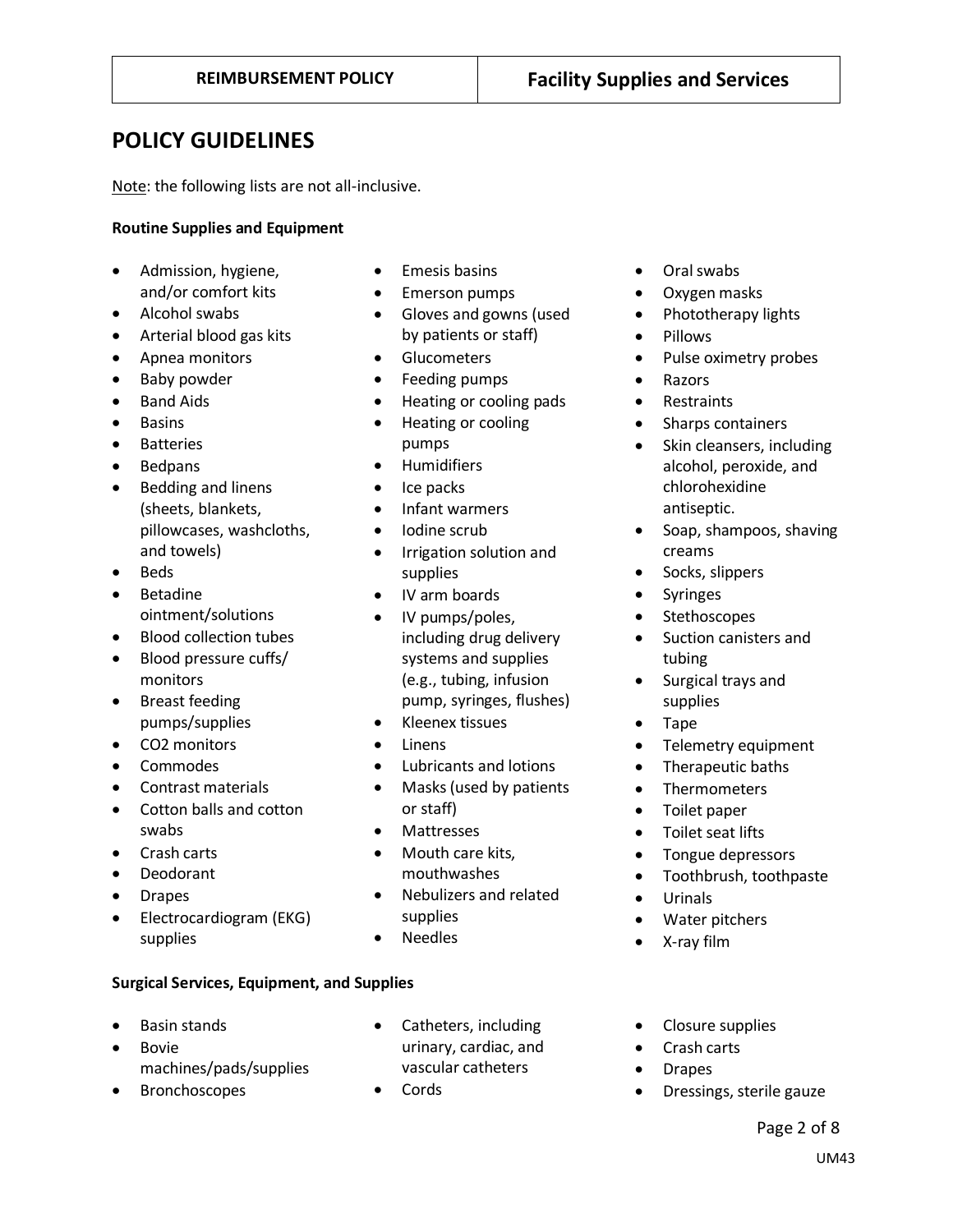- **Endoscopes**
- Fluoroscopy equipment
- **Instruments**
- Irrigation solutions
- IV kits
- Laparoscopes
- Lasers
- Lights and associated parts
- Limb holders
- Linens
- Monitoring Equipment/Supplies
- Needles
- Operating room set-ups of equipment and supplies
- Power equipment
- Robotic devices

• Extubation • Gloves • Instruments

• Intubation and intubation kits

• Laryngoscopes

• Pulse oximetry • Restraints

• Positioning devices • Positive pressure ventilation systems

• IV kits

• Linens • Needles

- Room heating and monitoring equipment
- Perfusion equipment and services

• Intravascular catheters

- **Anesthesia Services, Equipment, and Supplies**
- Airway supplies and airway humidifiers
- Anesthesia machines
- Anesthetic gases
- Arterial blood gasses
- Blood pressure monitors
- Blood warmers
- Breathing circuits
- Cardiac monitors and monitoring supplies
- CO2 monitors
- Disposable warming blankets
- **Electrolytes**
- Esophageal stethoscopes
- **Respiratory Therapy**

## *Services and Supplies*

- Aerosol
- Airway supplies
- Ambu Bag
- Breathing circuit
- CO2 monitors
- Croupette
- Extubation
- Flow meter
- Humidifier
- Intermittent Mandatory Ventilation (IMV) circuit
- Incentive spirometry
- Intubation and intubation kits
- Intermittent Positive Pressure Breathing (IPPB)
- Isolettes
- Nasal cannula
- Nasal catheter
- Nursing care
- Oxygen
- Oxygen masks
- **Staffing**
- Suction machines, canisters, tubing, and related supplies
- Surgeon's loops
- Tables and table covers
- Ventilator or oxygen setup
- Video equipment
- X-ray film
- Saline slush machine
- Skin preparation
- Solution warmer
- Sterilization of equipment
- Stethoscopes
- Suction canisters, liners, and tubing
- Suction catheters
- Syringes and needles
- Thermometers
- Tongue blades
- Transport monitor
- Ventilation systems
- Warming lamps
- Positive End Expiratory Pressure (PEEP)
- Respiratory technician time
- Tents or hoods
- T-piece
- Ultrasonic nebulizer
- Ventilation systems
- Ventilator related disposable supplies

**REIMBURSEMENT POLICY Facility Supplies and Services**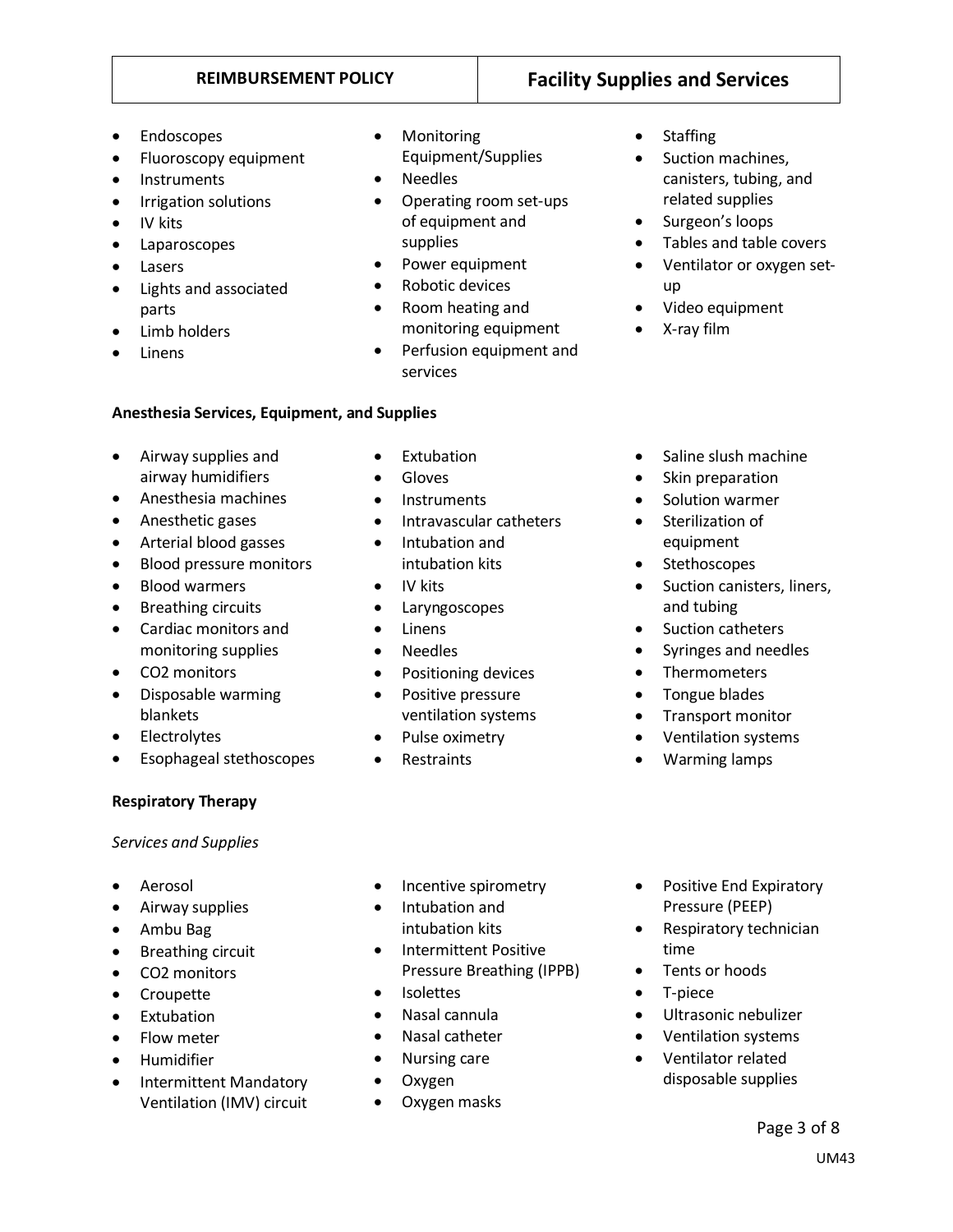| <b>REIMBURSEMENT POLICY</b>    | <b>Facility Supplies and Services</b> |
|--------------------------------|---------------------------------------|
| Effective Date: 6/1/2022       | Reimbursement Policy Number: 2        |
| lamf,<br>6/1/2022              | Committee Approved Date: 3/2022       |
| <b>Medical Officer</b><br>Date |                                       |

## *Hourly/Daily Charges*

- Hourly/daily charges for oxygen are not separately reimbursable from hourly/daily charges for ventilator support. This is considered duplicative (criterion. I.D. above).
- If more than one level of respiratory/ventilation support occurs on the same date of service, only the highest level of respiratory/ventilation support will be reimbursed. The lower level of support is considered duplicative (criterion I.D. above).

## **Routine Nursing Services**

- Bathing of patients
- Blood draw and blood product administration
- Cardiopulmonary resuscitation
- Central line care
- Changing of linens and patient gowns
- Chest tube maintenance, dressing changes, discontinuation
- Dressing/bandage changes
- Enemas
- Incontinence treatments
- IV insertions, maintenance, or removals, including administration of fluids and medications
- Lactation consultations
- **Medication** administration
- Medical record documentation
- Monitoring and maintenance of peripheral or central IV lines and sites
- Nasogastric tube insertion, maintenance, removal
- Nebulizer treatments
- Neurologic status checks
- Obtaining of: blood sugars, blood samples (from either IV sticks, central lines, or PICCs), urine specimens, stool specimens, arterial draws, sputum

specimens, or any body fluid specimen

- Obtaining and recording of patient assessments, including: vital signs, monitoring of cardiac monitors, pressure readings, pulse oximeters, and pulmonary arterial pressures
- Patient and family education/counseling
- Telemetry monitoring
- Tracheostomy care
- Transporting, ambulating, transferring from bed or chair
- Urinary catheter insertions or removals
- Wound care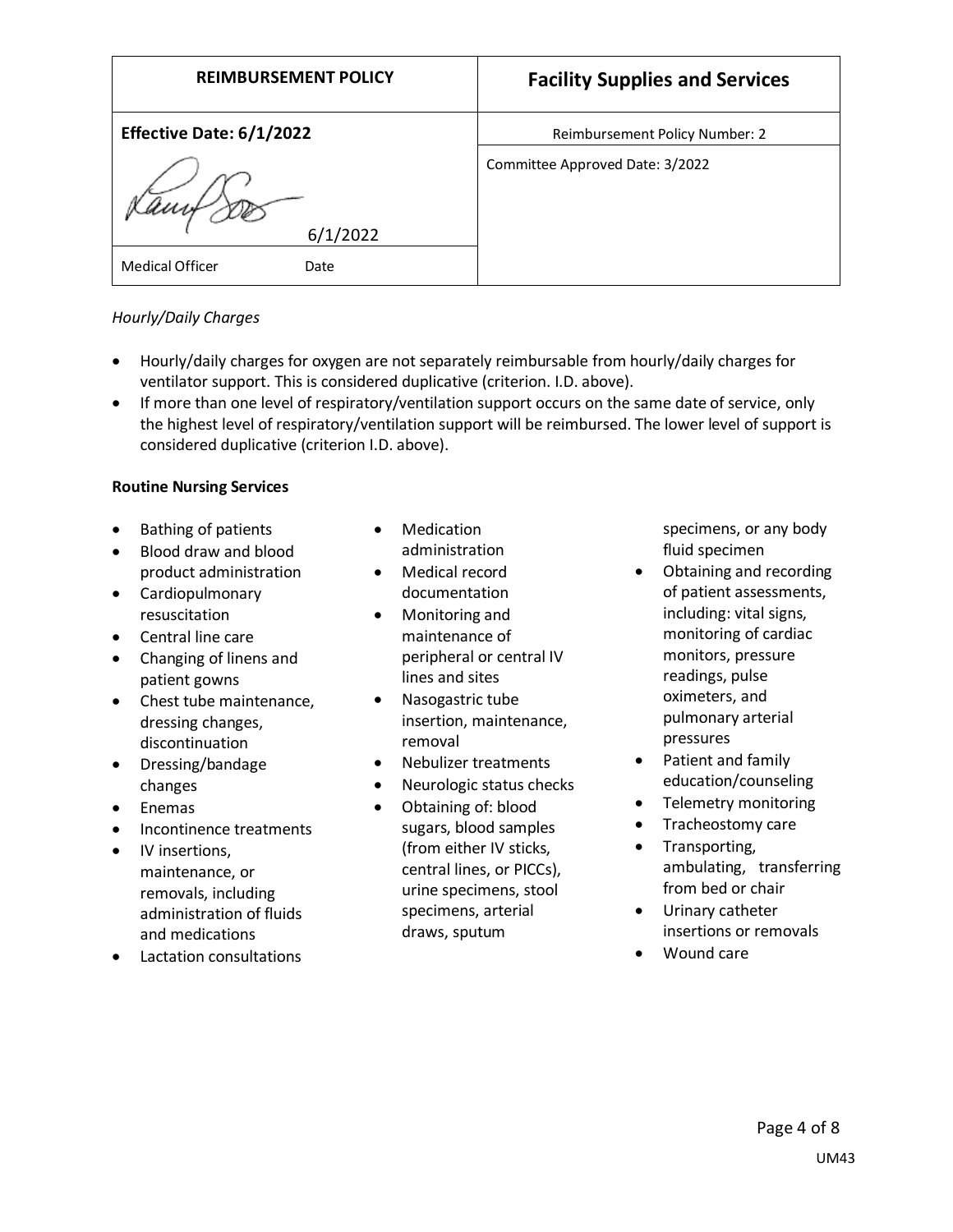## **DEFINITIONS**

## **Room and Board Charge**

According to the Centers for Medicare & Medicaid Services (CMS), "(i)npatient routine services in a hospital generally are those services included by the provider in a daily service charge--sometimes referred to as the 'room and board' charge."<sup>1</sup>

## **Routine or Ancillary Items or Services**

## *Routine Supplies/Services*

According to the Centers for Medicare & Medicaid Services (CMS):

"Routine services are the regular room, dietary and nursing services, minor medical and surgical supplies, medical social services, psychiatric social services, and the use of certain equipment and facilities for which a separate charge is not customarily made."<sup>1,2</sup> These services are not separately billable Inpatient Part B services per:

- Provider Reimbursement Manual Part 1, Chapter 22, §2202.6<sup>1</sup>
- Medicare General Information, Eligibility, and Entitlement Manual
	- o Chapter 1—General Overview, §60.4—Statutory Obligations of Practitioners and Other Persons<sup>3</sup>
	- $\circ$  Chapter 4—Physician Certification and Recertification of Services, §10—Certification and Recertification by Physicians for Hospital Services<sup>4</sup>
	- o Chapter 4—Physician Certification and Recertification of Services, §20—Certification for Hospital Services Covered by the Supplementary Medical Insurance Program<sup>4</sup>
	- $\circ$  Chapter 5—Definitions, §20—Hospital Defined<sup>5</sup>

## *Ancillary Supplies/Services*

Section 2203 of the Medicare Provider Reimbursement Manual states "items and services may be considered ancillary if they are identifiable items and services tailored to an individual patient's specific medical needs, are furnished at the direction of a physician, and are either not reusable or represent a cost for each preparation."<sup>1</sup>

The above referenced guideline will be used to determine if the supplies charged are reimbursable based on a supporting physician order. Absent a written physician order to substantiate their determination as an ancillary service (furnished at the direction of a physician), the supply charges are not separately reimbursable.

## *Fluid Used to Administer Drugs*

Medicare Claims Processing Manual on Part B Hospital states, "(h)ospitals are expected to report all drug administration CPT codes in a manner consistent with their descriptors, CPT instructions, and correct coding principles."<sup>6</sup>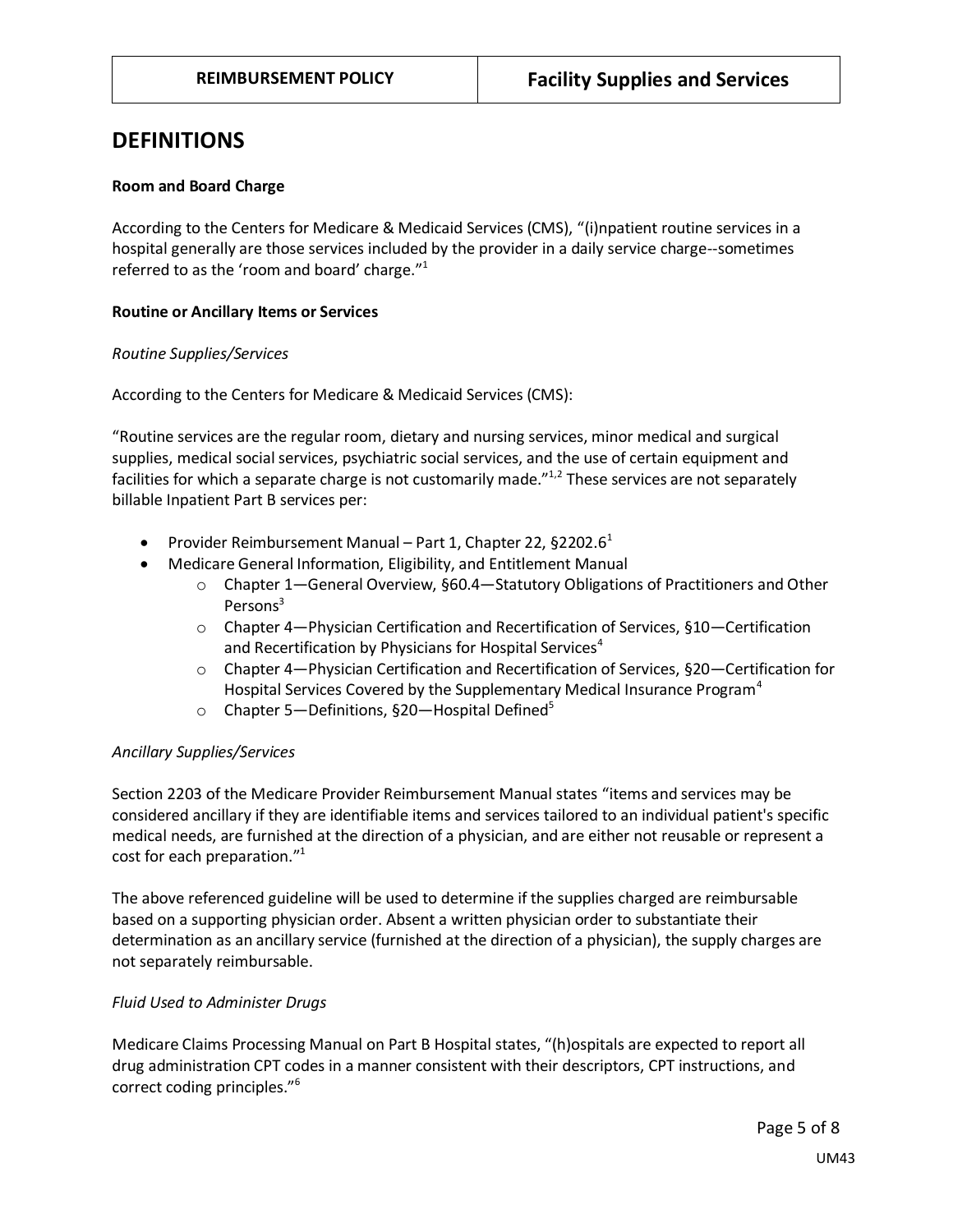CPT instructions that preface both therapeutic, prophylactic, chemotherapy and highly complex biologic agents state: "The fluid used to administer the drug(s) is considered incidental hydration and is not separately reportable. Therapeutic, prophylactic, or diagnostic IV infusion or injection, other than hydration, is for the administration of substances/drugs. The fluid used to administer the drug (s) is incidental hydration and is not separately payable (although the charges may be supported by a physician order).

If performed to facilitate the infusion or injection or hydration, the following services and items are included and are not separately billable:

- 1. Use of local anesthesia
- 2. IV start
- 3. Access to indwelling IV, subcutaneous catheter or port
- 4. Flush at conclusion of infusion
- 5. Standard tubing, syringes, and supplies.

Payment for the above is included in the payment for the chemotherapy administration or nonchemotherapy injection and infusion service."<sup>7</sup>

## **Routine Nursing Services**

The costs of patient monitoring and nursing services are included in the facility's daily room and board charge. A separate charge is not payable per Medicare Provider Reimbursement Manual Section 2202.6.<sup>1</sup> Examples of routine nursing services that are captured in the Room and Board rate include patients that receive from the floor nurse IV infusions and injections, blood administration, and nebulizer treatments.

# **CENTERS FOR MEDICARE & MEDICAID SERVICES**

As of 2/8/2022, the following Centers for Medicare & Medicaid (CMS) guidances were identified which address reimbursement for facility routine supplies and services:

- Medicare Benefit Policy Manual, Chapter 1—Inpatient Hospital Services Covered Under Part A, §40.0—Supplies, Appliances, and Equipment<sup>8</sup>
- Medicare Benefit Policy Manual, Chapter 4—Part B Hospital, §230.2—Coding and Payment for Drug Administration<sup>6</sup>
- Medicare Claims Processing Manual, Chapter 20—Durable Medical Equipment, Prosthetics, Orthotics, and Supplies (DMEPOS), §210—CWF Crossover Editing for DMEPOS Claims During an Inpatient Stay<sup>9</sup>
- Medicare General Information, Eligibility, and Entitlement Manual
	- o Chapter 1—General Overview, §60.4—Statutory Obligations of Practitioners and Other Persons<sup>3</sup>
	- o Chapter 4—Physician Certification and Recertification of Services, §10—Certification and Recertification by Physicians for Hospital Services<sup>4</sup>
	- o Chapter 4—Physician Certification and Recertification of Services, §20—Certification for Hospital Services Covered by the Supplementary Medical Insurance Program $4$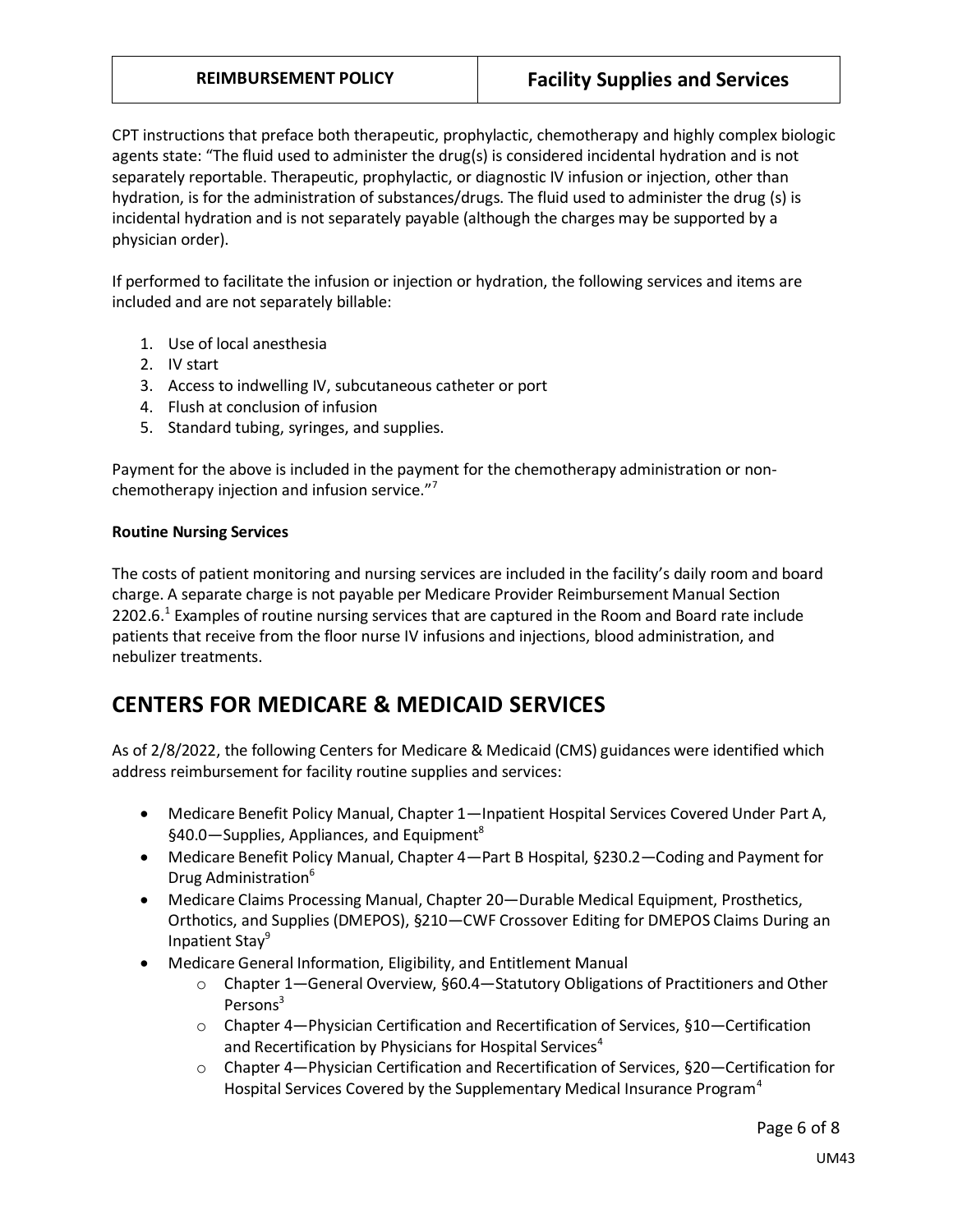- $\circ$  Chapter 5—Definitions, §20—Hospital Defined<sup>5</sup>
- Provider Reimbursement Manual Part 1, Chapter 22, §2202.4, §2202.6, §2202.8, §2203<sup>1</sup>
- MLN Matters® Number: MM8959. Implementing the Payment Policies Related to Patient Status from the CMS-1599-F $^{\rm 10}$
- MLN Matters® Number: SE1333. Temporary Instructions for Implementation of Final Rule 1599- F for Part A to Part B Billing of Denied Hospital Inpatient Claims<sup>2</sup>

The above criteria and reimbursement methodologies are consistent with the CMS guidances regarding facility routine supplies and services.

# **INSTRUCTIONS FOR USE**

Company Reimbursement Policies serve as guidance for the administration of plan benefits. Reimbursement policies do not constitute medical advice nor a guarantee of coverage. Company Reimbursement Policies are reviewed annually. The Companies reserve the right to determine the application of Reimbursement Policies and make revisions to Reimbursement Policies at any time. Providers will be given at least 60-days' notice of policy changes that are restrictive in nature.

The scope and availability of all plan benefits are determined in accordance with the applicable coverage agreement. Any conflict or variance between the terms of the coverage agreement and Company Reimbursement Policy will be resolved in favor of the coverage agreement.

# **REFERENCES**

- 1. Centers for Medicare & Medicaid Services (CMS). Provider Reimbursement Manual Part 1, Chapter 22, §2202.4, §2202.6, §2202.8, §2203[. https://www.cms.gov/Regulations-and-](https://www.cms.gov/Regulations-and-Guidance/Guidance/Manuals/Paper-Based-Manuals-Items/CMS021929)[Guidance/Guidance/Manuals/Paper-Based-Manuals-Items/CMS021929.](https://www.cms.gov/Regulations-and-Guidance/Guidance/Manuals/Paper-Based-Manuals-Items/CMS021929) Accessed 7/16/21.
- 2. Centers for Medicare & Medicaid Services (CMS). MLN Matters® Number: SE1333. Temporary Instructions for Implementation of Final Rule 1599-F for Part A to Part B Billing of Denied Hospital Inpatient Claims. [https://www.cms.gov/Outreach-and-Education/Medicare-Learning-](https://www.cms.gov/Outreach-and-Education/Medicare-Learning-Network-MLN/MLNMattersArticles/downloads/SE1333.pdf)[Network-MLN/MLNMattersArticles/downloads/SE1333.pdf.](https://www.cms.gov/Outreach-and-Education/Medicare-Learning-Network-MLN/MLNMattersArticles/downloads/SE1333.pdf) Accessed 7/16/2021.
- 3. Centers for Medicare & Medicaid Services (CMS). Medicare General Information, Eligibility, and Entitlement Manual, Chapter 1—General Overview, §60.4—Statutory Obligations of Practitioners and Other Persons [https://www.cms.gov/Regulations-and-](https://www.cms.gov/Regulations-and-Guidance/Guidance/Manuals/Downloads/ge101c01.pdf)[Guidance/Guidance/Manuals/Downloads/ge101c01.pdf.](https://www.cms.gov/Regulations-and-Guidance/Guidance/Manuals/Downloads/ge101c01.pdf) Published 2015. Updated 10/16/2015. Accessed 2/24/2022.
- 4. Centers for Medicare & Medicaid Services (CMS). Medicare General Information, Eligibility, and Entitlement Manual, Chapter 4—Physician Certification and Recertification of Services, §10— Certification and Recertification by Physicians for Hospital Services & §20—Certification for Hospital Services Covered by the Supplementary Medical Insurance Program [https://www.cms.gov/Regulations-and-Guidance/Guidance/Manuals/Downloads/ge101c04.pdf.](https://www.cms.gov/Regulations-and-Guidance/Guidance/Manuals/Downloads/ge101c04.pdf) Published 2021. Accessed 2/24/2022.
- 5. Centers for Medicare & Medicaid Services (CMS). Medicare General Information, Eligibility, and Entitlement Manual, Chapter 5—Definitions, §20—Hospital Defined. [https://www.cms.gov/Regulations-and-Guidance/Guidance/Manuals/Downloads/ge101c05.pdf.](https://www.cms.gov/Regulations-and-Guidance/Guidance/Manuals/Downloads/ge101c05.pdf) Published 2018. Accessed 2/24/2022.